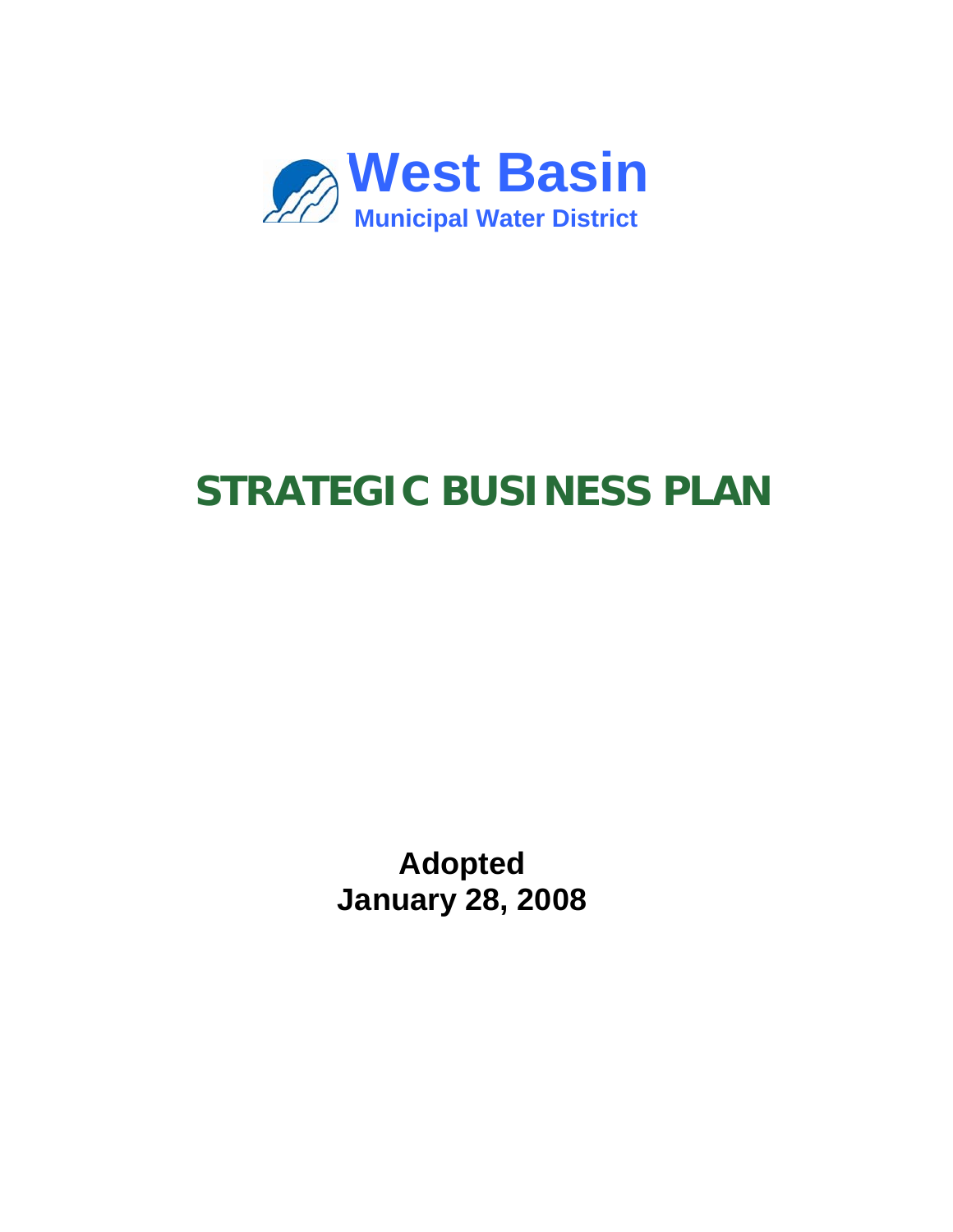# **EXECUTIVE SUMMARY**

West Basin Municipal Water District is facing significant challenges in providing essential water services to the rapidly growing community. A variety of issues must be planned for and accommodated in order to maintain the effective delivery of these services, including rapid population growth, increasing environmental regulations, aging infrastructure, and rate pressures.

To further this end, West Basin embarked on the development of this Strategic Business Plan to reassess West Basin's mission, goals, and objectives to leverage the knowledge and commitment of the employees. The Strategic Business Plan was developed through a series of interviews with the Board of Directors, Management, key staff and interviews with key stakeholders. The plan was fine-tuned in an employee workshop and presented to the Board for final approval.

The Strategic Business Plan provides continuous direction for each year's planning, budgeting, implementation, evaluation and reporting. The Strategic Business Plan sets the overall policy direction and strategic priorities established by the Board. West Basin management develops the strategies, programs and activities necessary to effectively implement the Board's direction. The plan further assists in determining whether staff and financial resources need to be realigned to achieve strategic objectives.

The Strategic Business Plan provides a framework for aligning the priorities and actions of West Basin towards specific and measurable goals in pursuit of accomplishing the organization's mission of protecting water resources, further demonstrating a commitment to public accountability.

# **Mission Statement**

The West Basin Mission Statement identifies the fundamental purpose of the

organization:

*"To provide a safe and reliable supply of high quality water to* 

*the communities we serve."*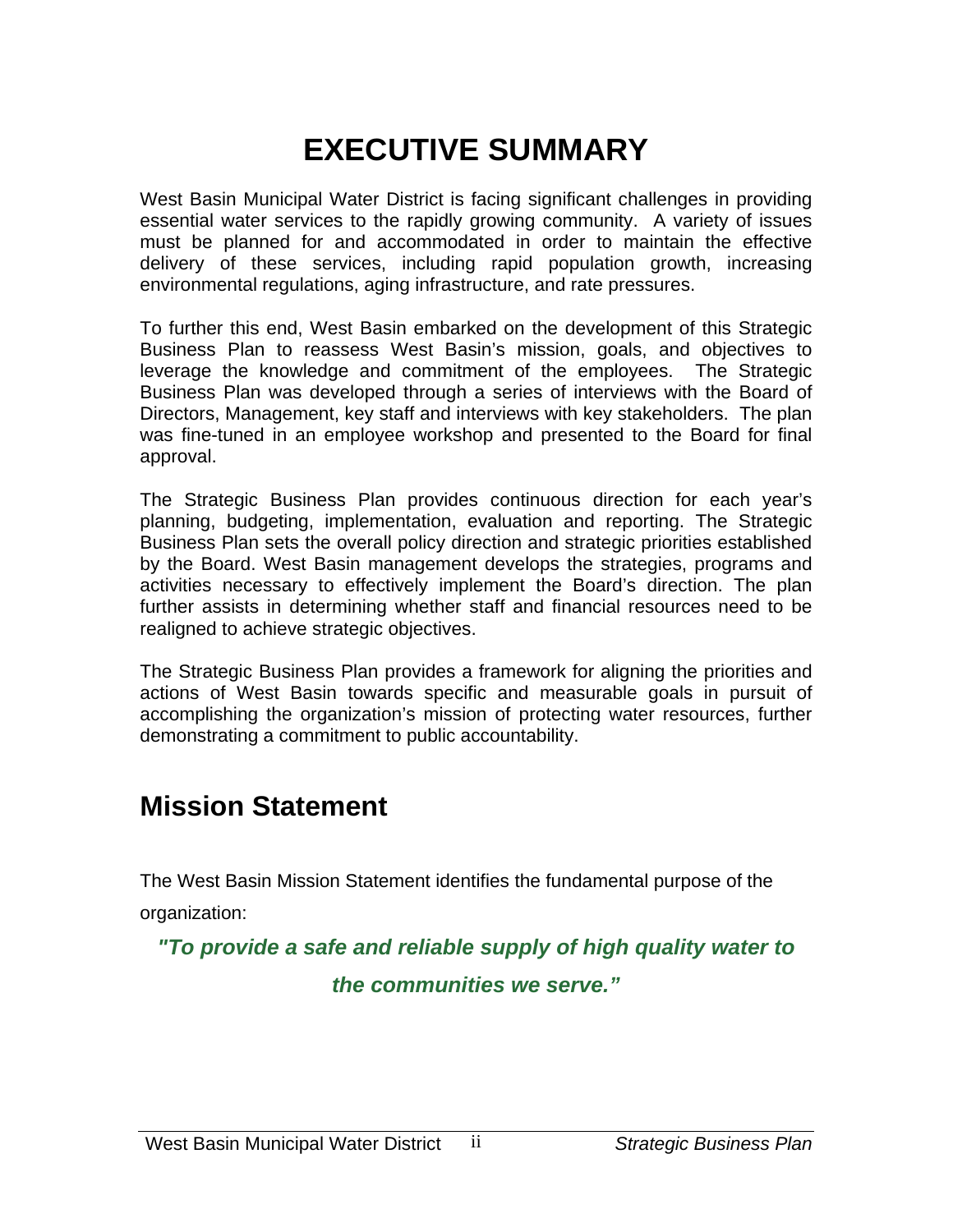# **Goals**

Strategic Goals were generated in eight areas.

**Reliability –** Maintain a level of local water reliability that supports the regional economy, our community and customer agency needs.

 **Workforce –** Develop and maintain a highly-qualified, motivated and productive workforce to accomplish West Basin's goals. **2** 

**Water Quality** – Provide high quality water that meets the needs of our customers.

**Environment –** Utilize environmentally sustainable and sound business practices in our projects, policies and actions. **4** 

**Customer/Community Services –** Provide for the needs of our customer **5** agencies and the communities we serve in a way that reflects their needs.

**6**

**Communications –** Engage in effective two-way communication of West Basin's programs & policies with the customer agencies and communities we serve.

**Infrastructure –** Manage infrastructure to ensure reliability, manage risk,  **7** and maximize the useful life of facilities.

**Finance –** Manage finances to optimize the public's investment return & **8** minimize risk.

The West Basin *Objectives and Strategies* were developed within each of these goal areas. All West Basin activities will be directed toward the accomplishment of one or more of these goals.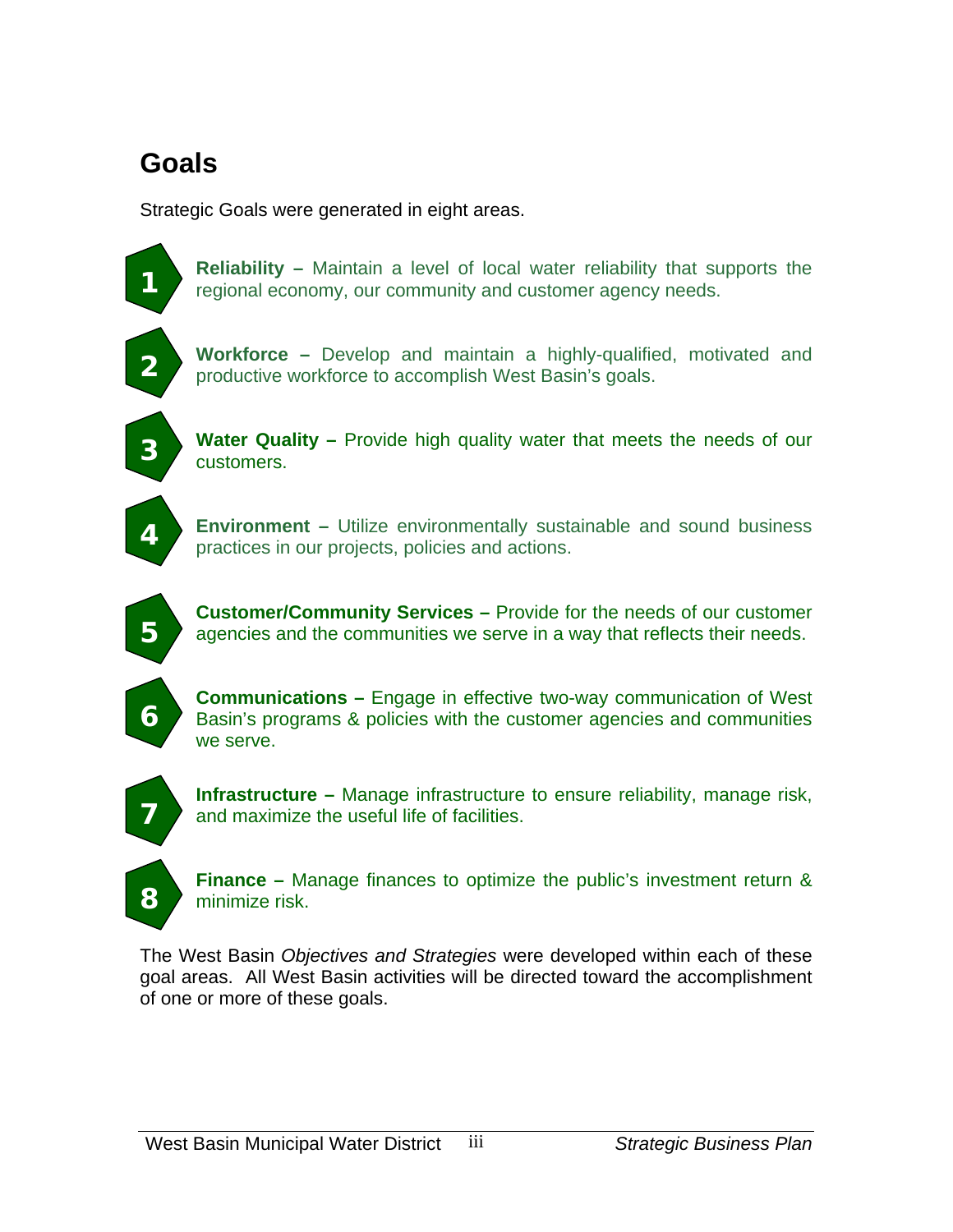# **TABLE OF CONTENTS**

|                                                                | 1  |
|----------------------------------------------------------------|----|
|                                                                | 3  |
|                                                                | 5  |
|                                                                | 9  |
|                                                                | 9  |
| <b>Organization Strategic Goals, Objectives and Strategies</b> | 10 |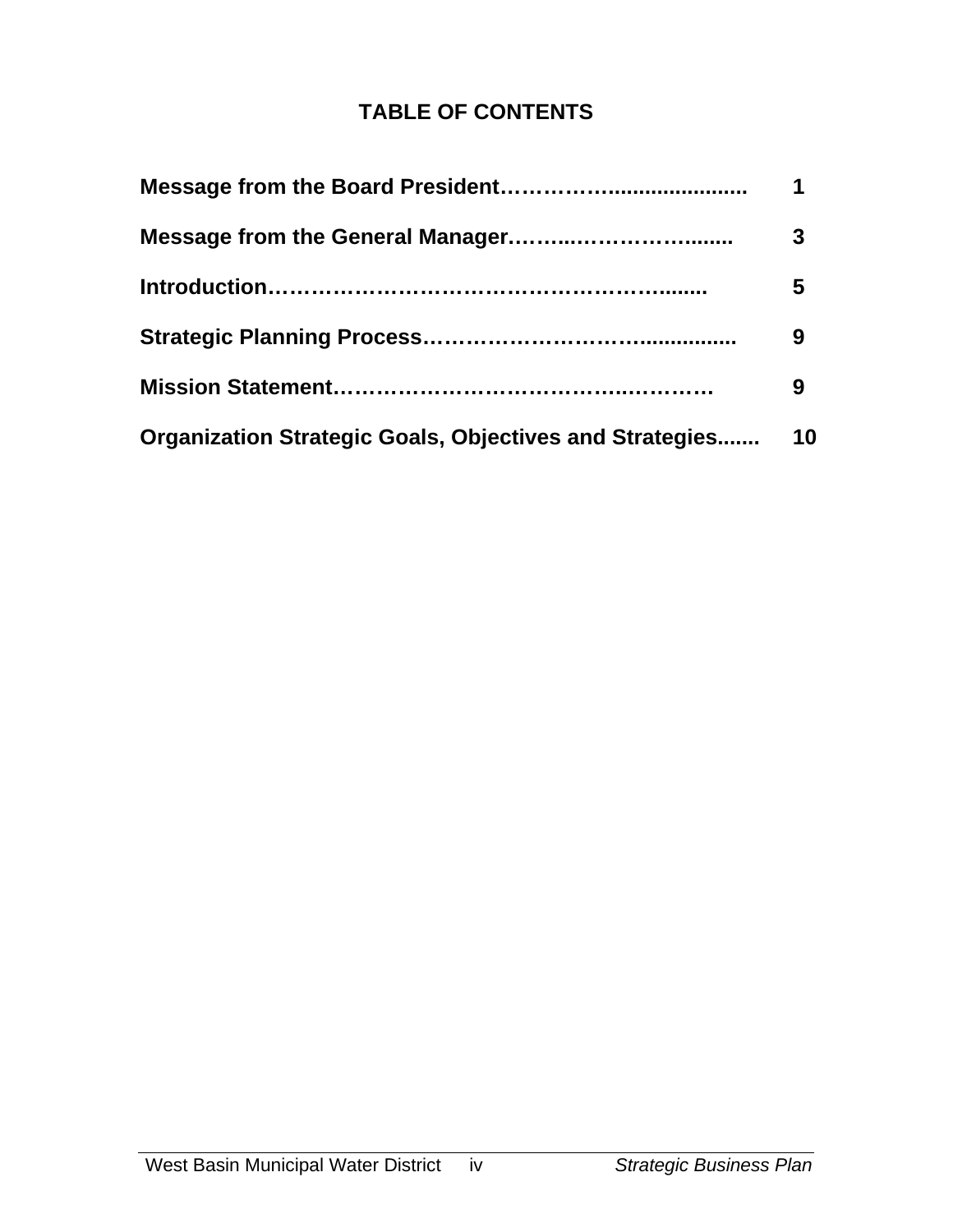# **Message from the Board President**

As West Basin celebrates 60 years of meeting the water needs of individuals, families and businesses within our service area, we're facing new challenges and opportunities that compel us to continue being innovative in bringing safe and reliable sources of water to our communities.

When West Basin was formed in 1947 by a vote of the people, it was charged with finding a solution to a declining groundwater table and an over-reliance on water from the West Coast Groundwater Basin. West Basin joined the Metropolitan Water District of Southern California (MWD) in 1948 to help conserve that declining water table by importing water and wholesaling it to the cities and water companies in our service area.

However, steady population growth and a loss of imported supplies made drought conditions in Southern California less the exception and more the norm. Fortunately, West Basin set out in the early 1990's to diversify our water reliability through conservation and locally-produced sources of water. We plan to build on those successes by expanding our recycled water plant and taking ocean-water desalination to the next level. By 2015, more than half the water supplied by West Basin will originate locally and over one-third of our needs will be met through conservation, water recycling, and ocean-water desalination.

As Board President, I am proud of the talent we have been able to attract and retain at West Basin. Our staff performs at a high level implementing the policies that the West Basin Board has adopted to achieve our mission statement. Developing and maintaining a highly qualified, motivated and productive workforce is one of the highest priorities. Because of this talent, West Basin has received a number of prestigious awards from national and international water, energy, and engineering organizations such as WateReuse Association, SCE, Flex Your Power, California Water Environment Association, Global Water Intelligence, Construction Engineers & Land Surveyors of California, Design-Build Institute of America, and CA-NV Section of American Water Works Association recognizing our recycled water projects, excellence in energy efficiency, joint ventures, and public education and community outreach.

Demonstrating a commitment to the environment is a top priority for the West Basin Board. We are making every effort to implement practices at our facilities that best protect our natural resources. Solar panels at the Edward C. Little Water Recycling Facility provide for 10% of the facility's overall peak power usage. For our upcoming ocean-water desalination demonstration facility, we will investigate and use the best methods to protect marine life. Our staff-driven "green team" identifies conservation measures that will improve our operations to minimize the impact on the environment. All of these practices are part of our policy to use environmentally-sustainable and sound business practices in our decision making for our projects and programs.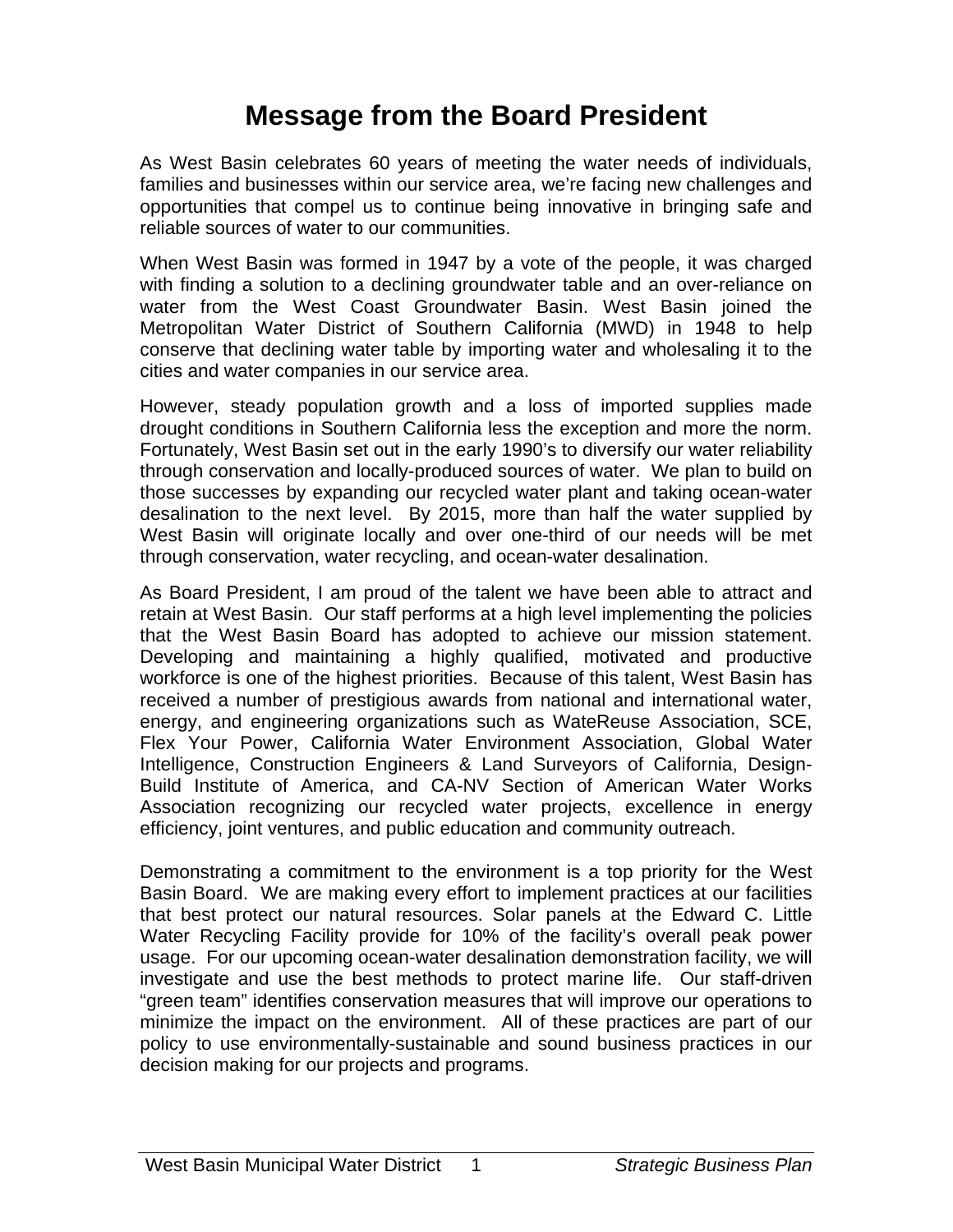Though the West Basin Board has set ambitious goals, they will be accomplished in a prudent and responsible manner. We have strengthened our credit rating consistently over the past few years, most recently earning a very strong Aa3 rating from Moody's and AA- from Standard and Poor's. The Board approved investment policy encourages investments in fully insured small, community banks, which earn a competitive rate of return, that re-invest those dollars into the local community.

Looking ahead, the West Basin Board and staff will work together with other water agencies to provide imported water in a cost-effective manner to our customer agencies. As we expand our education and conservation outreach programs we will create additional awareness and provide even more watersavings devices and practices where people live and work. We will maintain our position as a leader in recycled water and demonstrate the value of ocean-water desalination, using sound business practices minimizing the impact on the environment. We will continue to build strong partnerships with our cities, water agencies, environmental groups, and funding agencies. All of this fulfills our mission to provide a safe and reliable supply of high quality water to the communities we serve and I am proud to introduce the Board adopted 2008 Strategic Business Plan.

Donald L. Dear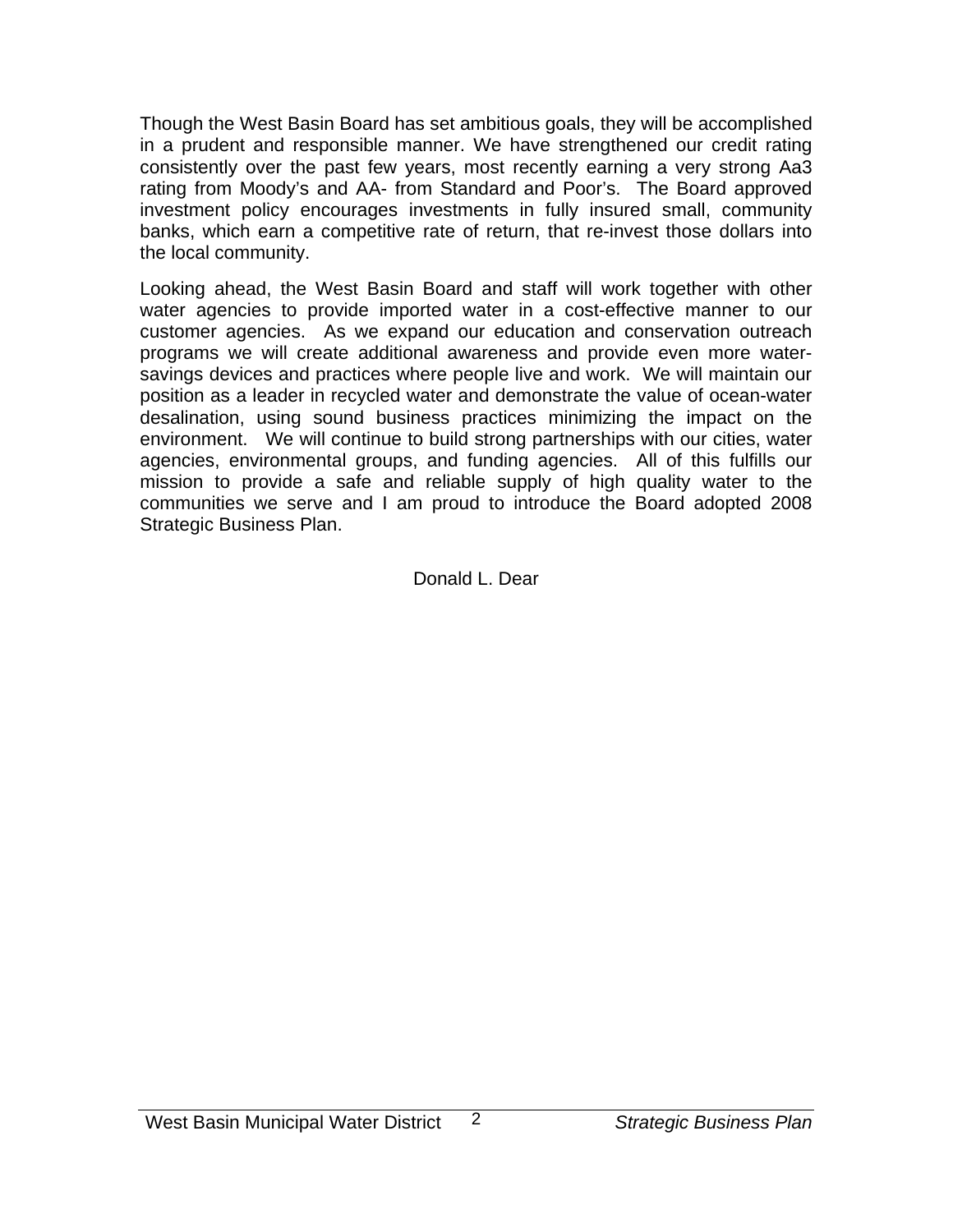# **Message from the General Manager**

Thanks to the leadership of the West Basin Board of Directors, we have clear direction in this Strategic Business Plan with eight tangible goals for moving forward. Staff has worked together with the Board to build on these goals and create specific Objectives and Strategies to implement this vision.

Working as a team, we will expand our production in water recycling and oceanwater desalination. Over \$400 million has been invested in our award-winning, state-of-the-art water recycling facility, the Edward C. Little Water Recycling Facility in El Segundo, the largest of its kind in the nation. We have spent the past 15 years processing treated wastewater into five different types of designer water to be used in irrigation, groundwater recharge, and industrial facilities, and intend to significantly grow our customer base of recycled water users. The water recycling facility is entering its fifth expansion phase in little over a decade to increase its production to 40 million gallons a day. Every gallon produced and used further decreases our dependence on imported water and increases reliability in our local water supply.

Our pilot ocean-water desalination project has been testing the feasibility and quality of desalinated drinking water for the past five years. In early 2008, design and permitting began on a new temporary ocean-water desalination demonstration project that will research and test full-size components and ocean intake methods in the most cost-effective and environmentally-friendly manner possible. The demonstration project may one day lead to a full-scale plant capable of producing 20 million gallons a day of potable water, enough to meet the needs of 40,000 households a year, furthering our capacity to produce water locally, independent of issues and events outside of our region.

Water conservation and education are necessary programs that allow us to reduce the demand for water and engender long-term behavioral change that is consistent with our dry Southern California climate. Helping individuals and businesses to install the most efficient water devices, such as low-flush toilets and low-flow showerheads or providing smart irrigation controllers for outdoor landscaping, helps consumers understand where they can conserve in their homes and businesses. With a ambitious conservation program that is producing measurable results, we will expand our efforts to encourage drought tolerant landscaping throughout our service area.

West Basin's education program provides tours of our recycled water plant for school-aged children, hosts a "Water is Life" art contest, and sponsors high school teams in MWD's Solar Cup competition to educate young people about their daily water use and challenges them to build a functioning boat with alternative, environmentally-friendly technology. We have ambitious plans to expand different parts of our education program to additional grade levels to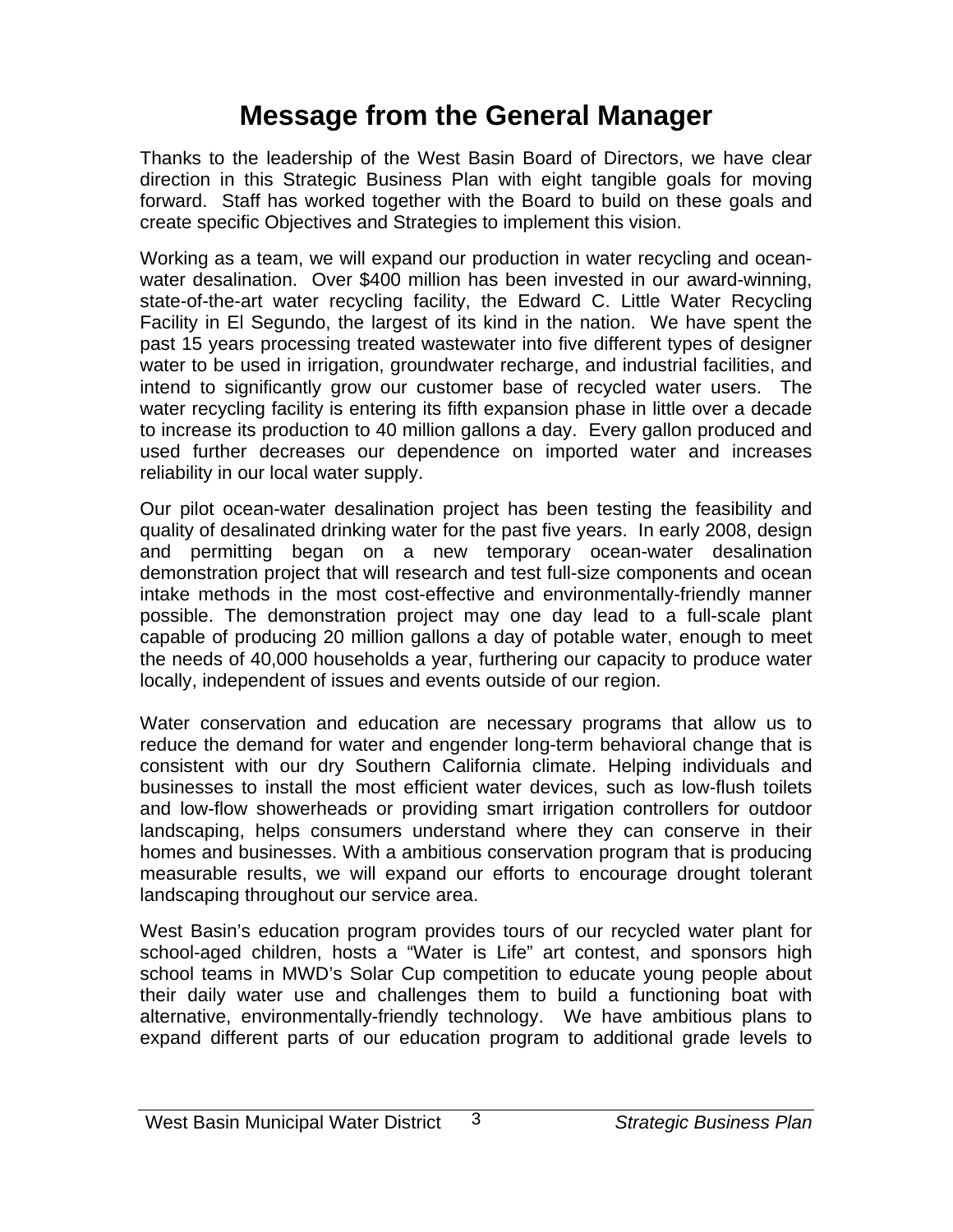reach children of every age, adding even more schools to the field trip program and educating additional residents and businesses within our service area.

Diversification is the key to our success and our future endeavors will expand our ability to meet the water needs of our customers. Focused on those we serve, today and into the future, we will be expanding the types and quantities of water we provide. Our team is focused on providing the highest quality service using the best technology available, in the most environmentally-sustainable manner possible. Embracing the challenges we face today, our team is dedicated to leading the way in demonstrating creative new solutions that make water reliability a reality.

Rich Nagel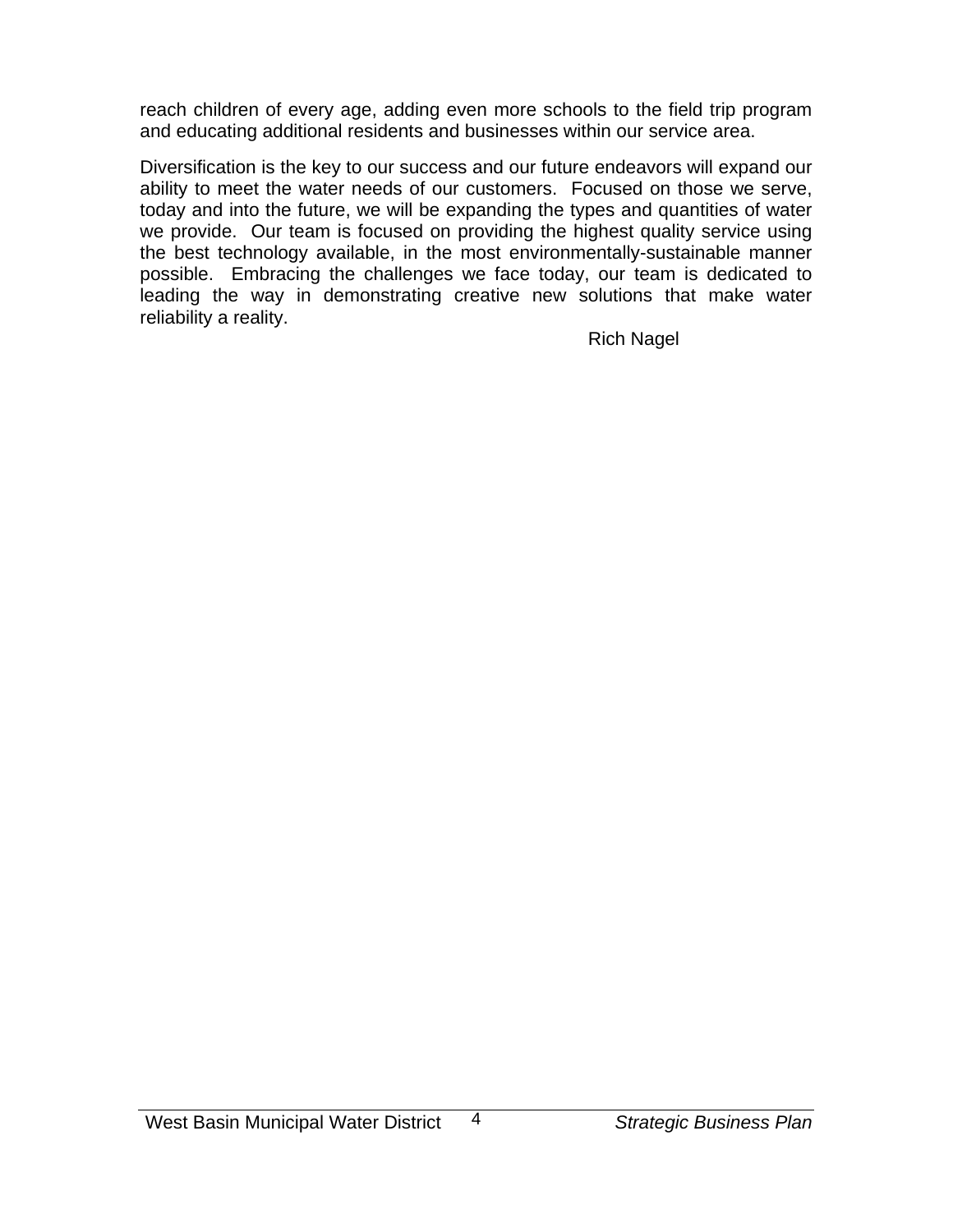# **Introduction**

West Basin Municipal Water District (West Basin) is a special district that purchases imported water from the Metropolitan Water District of Southern California (MWD). West Basin wholesales imported water to cities, investorowned utilities and private companies in southwest Los Angeles County. (Imported water is transported through the expansive Colorado River Aqueduct system and from Northern California). To protect against seawater intrusion, West Basin provides barrier water for injection into the South Bay's groundwater basin. West Basin also supplies the region with recycled water for municipal, commercial and industrial use.

In the mid-1940s, the agencies charged with preserving underground water supplies and finding supplemental water recommended establishment of West Basin. This recommendation was approved by the voters, and in 1947, West Basin was formed. The following year, West Basin became a member agency of the MWD, an agency that provides the region with imported water. The five West Basin Directors appoint two representatives to the 37-member MWD Board of Directors. West Basin also provides the South Bay with recycled water for irrigation, commercial sites, barrier water and industrial processes. Today, West Basin is the sixth largest water district in the state of California, serving a population of about 915,000. West Basin's organization is depicted in Figure 1.

West Basin's service area uses 220,000 acre-feet of water annually. An acre-foot of water is approximately 326,000 gallons, enough to meet the water needs of two average families in and around their homes for one year.

#### **Functions of West Basin**

West Basin serves several functions on behalf of its service area. These functions can be generally consolidated into two major areas: 1) Coordination of delivery of imported sources of water supply and representation of the region in larger water policy forums, and 2) Development of local water supply reliability.

#### **1) Coordination of Imported Water Delivery and Regional Representation at**   *Metropolitan Water District of Southern California*

West Basin wholesales water delivered from MWD to its customer agencies. It represents the interests of its customer agencies and residents in its service area at regional, state-wide and federal levels to ensure that the water needs of the communities it serves are addressed. As a member agency of MWD, the primary water wholesaler for Southern California that contracts for water from the State Water Project and operates the Colorado River Aqueduct, West Basin's two MWD Directors regularly participate in MWD's board meetings to ensure the perspectives and needs of West Basin's customers are reflected in their policies.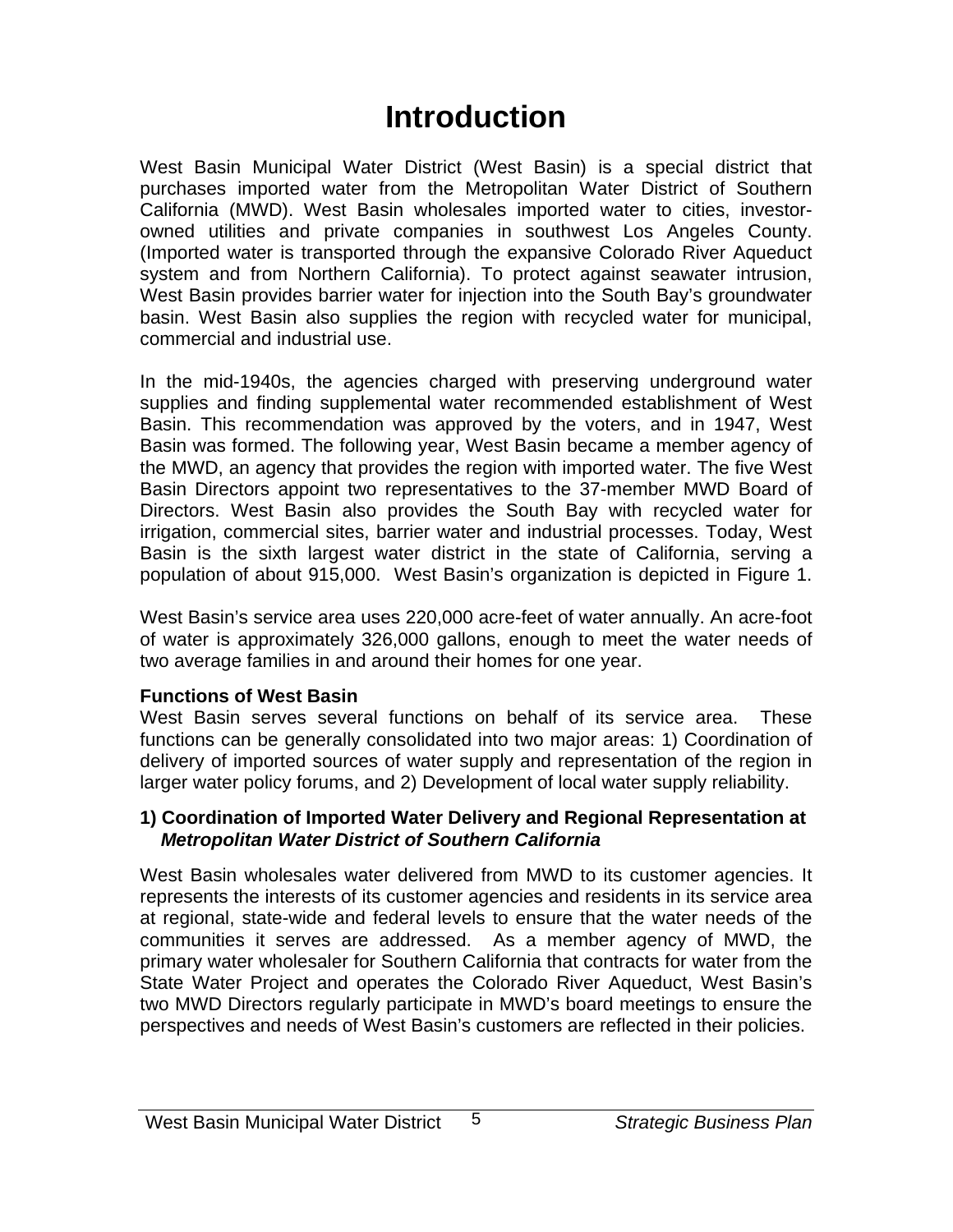### *2) Development of Local Water Supply Reliability*

West Basin actively develops local water supply reliability through several key programs.

*Recycled Water:* West Basin's transformation from a wholesale provider to a leader in water conservation and water recycling can be traced back to California's severe drought period between the late '80s and early '90s. During this difficult period, West Basin learned valuable lessons about resource management and pursued water recycling and conservation as practical solutions to sustaining a reliable supply of water. The Drought-Proof 2000 campaign was launched to develop local water resources and diversify the "portfolio" of water sources to reduce the region's dependence on imported water. Through its aggressive conservation and water recycling programs, West Basin has heightened public awareness regarding water issues.

In 1992, West Basin received state and federal funding to pursue its water recycling program, which consisted of constructing a water treatment facility in the City of El Segundo. Three years later, West Basin completed the construction of a world-class, state of the art water recycling facility, recently renamed the Edward C. Little Water Recycling Facility (ELWRF) after one of its visionary directors, with its own Visitor's Center, exhibits, tours and classroom.

Today, the ELWRF is the largest recycled water plant of its type in the United States and was recognized by the National Water Research Institute in 2002 as one of six National Centers for Water Treatment Technologies in the country. West Basin's water recycling program aims to:

- 1. Reduce the region's dependence on imported water by 50%.
- 2. Provide an alternative drought-proof local water source to meet present and future demands.
- 3. Reduce the volume of secondary treated wastewater discharged to the Santa Monica Bay by 25%.
- 4. Provide water to the seawater barrier to prevent seawater intrusion into the groundwater supply.

*Desalination:* With the demand on the water supply continuing to increase, West Basin is proactively researching new water supplies through the construction of a demonstration-scale ocean-water desalination facility. This test facility will explore the feasibility of large-scale ocean-water desalination as an economically viable source of future water supply.

The benefit of desalination is that it is virtually immune to dry weather periods and potential disputes over water rights associated with supplies that are imported from other areas.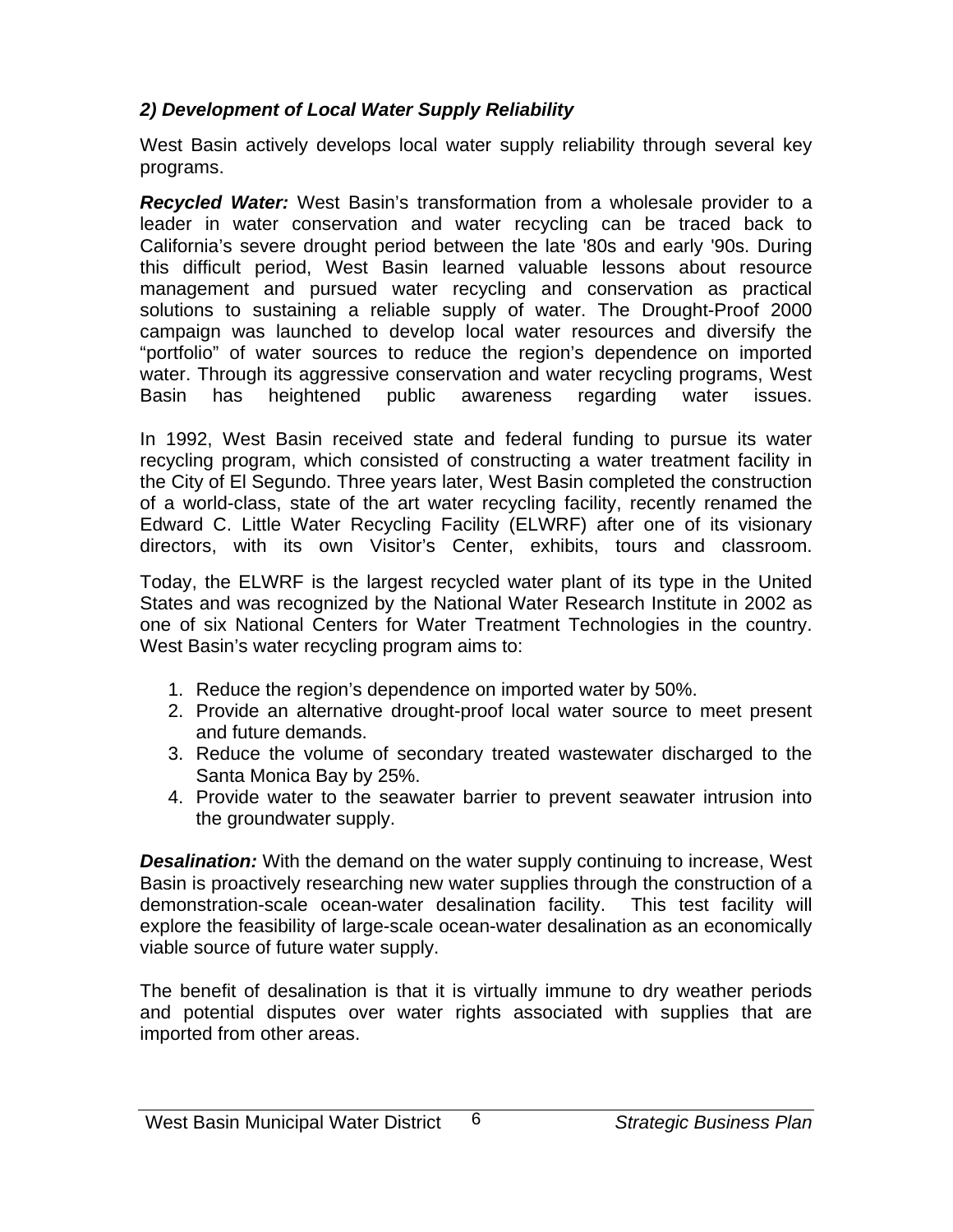In 2003, West Basin collaborated with four other large water agencies to bring nationwide attention to desalination efforts with the formation of the United States Desalination Coalition, now called the New Water Supply Coalition.

Comprised of West Basin, Los Angeles Department of Water and Power, Municipal Water District of Orange County, Metropolitan Water District of Southern California and San Diego County Water Authority, the Coalition works cooperatively to encourage federal support and funding for ocean water and brackish water desalination projects across the nation.

**Conservation:** Water conservation is an important part of West Basin's overall strategy to reduce our dependence of imported water to our service area. Most recently West Basin has adopted a Conservation Master Plan. This effort, part of West Basin's Integrated Resources Plan, combines the distribution of watersaving showerheads and toilets, smart controllers and conservation workshops water recycling, water education, cooperative groundwater management and desalination efforts to increase water reliability with the region.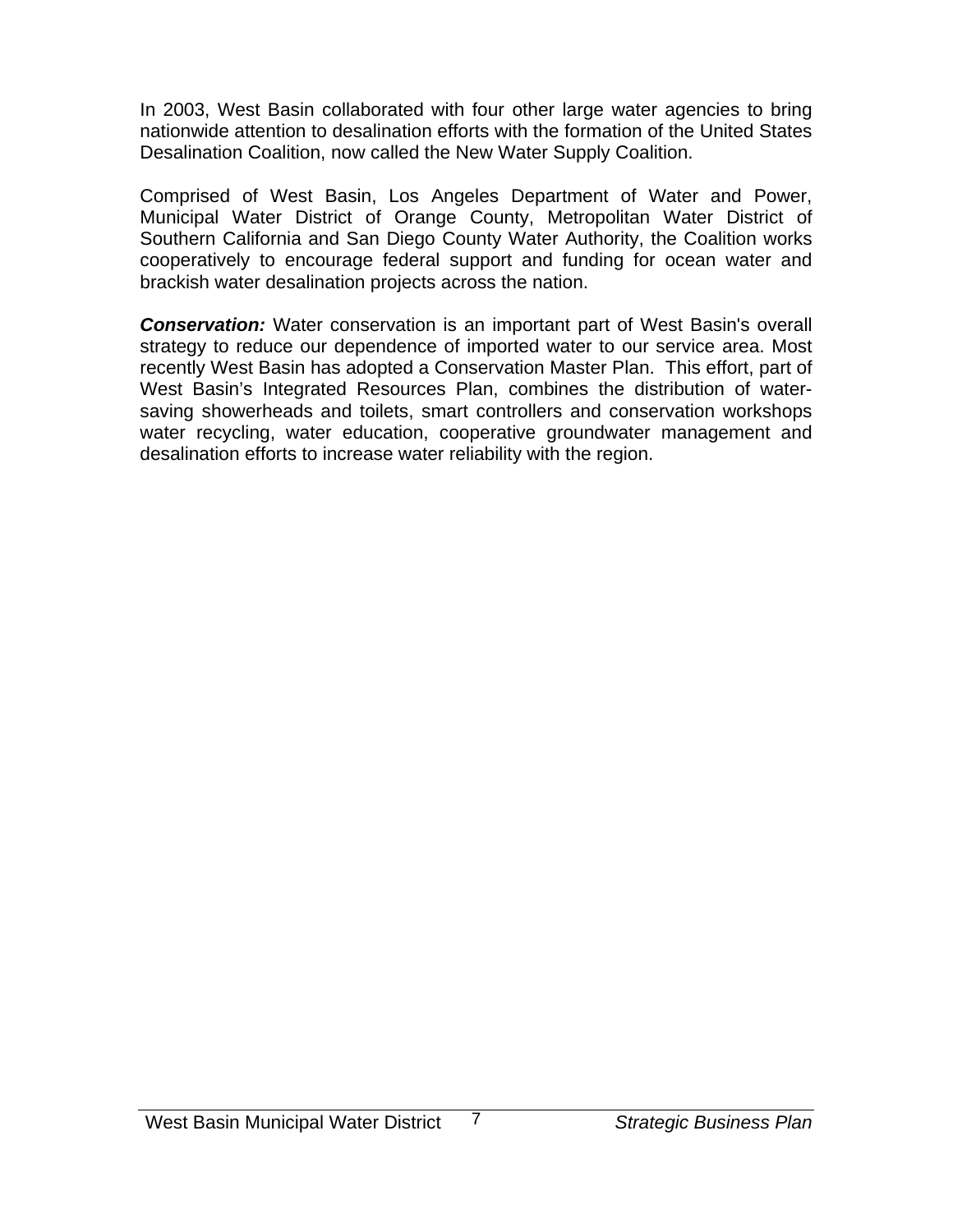*Figure 1: Table of Organization for West Basin* 

**WEST BASIN MUNICIPAL WATER DISTRICT** 

November 2007

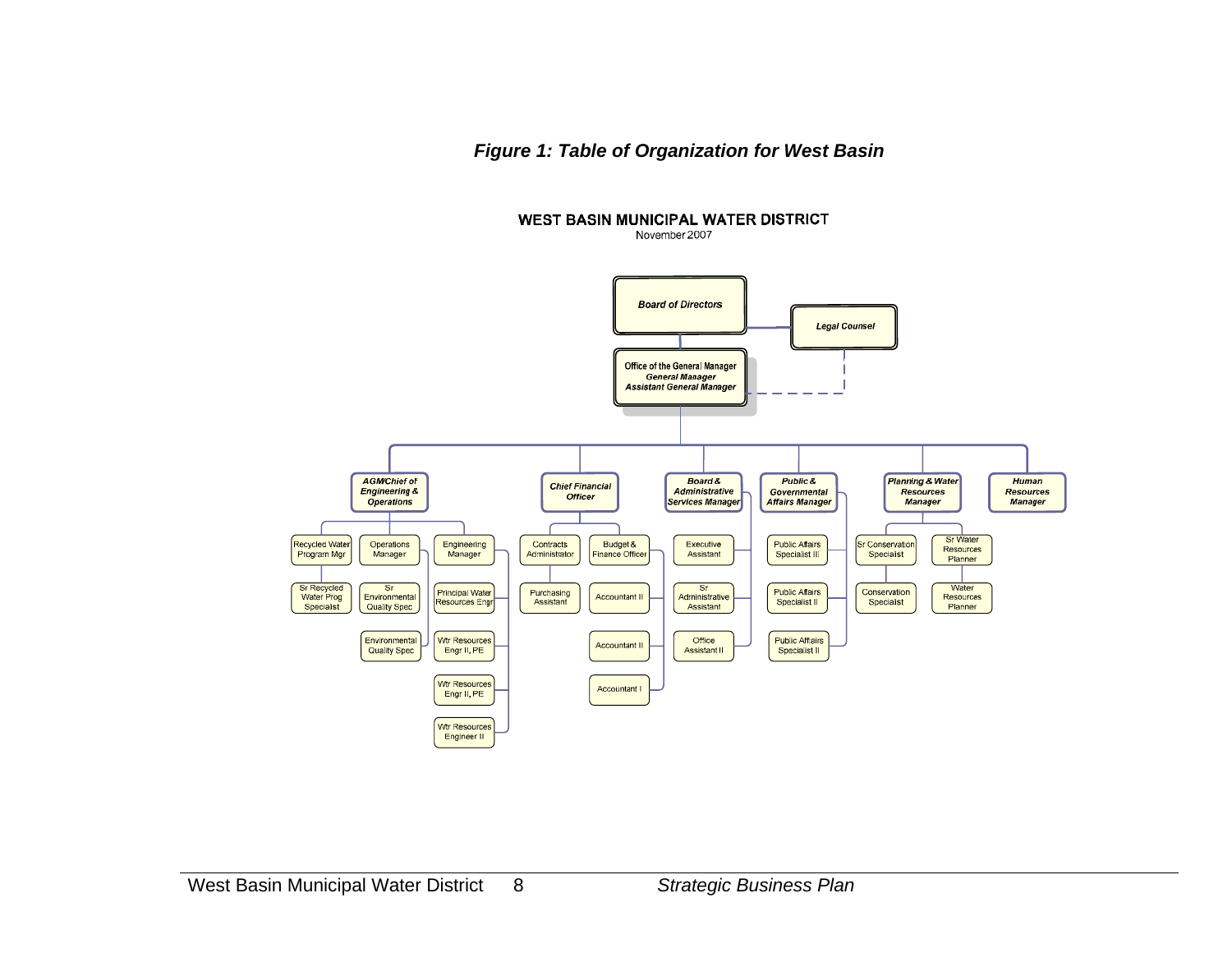# **Strategic Planning Process**

Definitions of terms used in this Strategic Business Plan are provided in Table 2 below.

| Term                                     | <b>Definition</b>                                                                                                               |
|------------------------------------------|---------------------------------------------------------------------------------------------------------------------------------|
| <b>Goals</b>                             | Benchmarks that need to be reached in order to achieve<br>West Basin's vision                                                   |
| <b>Mission Statement</b>                 | The fundamental purpose of West Basin                                                                                           |
| <b>Objectives</b>                        | Short-term actions aimed at achieving the goal                                                                                  |
| <b>Strategies</b>                        | Actions that define how to best accomplish the goals.                                                                           |
| <b>Strategic Business</b><br><b>Plan</b> | A structured plan that identifies specific actions<br>necessary to fulfill West Basin's Mission                                 |
| <b>SWOT Analysis</b>                     | Analysis conducted in focus groups to identify<br>Strengths, Weaknesses, Opportunities, and Threats<br>(SWOT) facing West Basin |

This Strategic Business Plan was developed by the West Basin Board of Directors and Management staff. The Board developed Goals and Objectives and Management staff developed strategies to achieve those goals and objectives. The final draft of the Business Plan was presented to the Board of Directors at a public meeting in January 2008 and adopted unanimously. West Basin will annually review, evaluate, and update the Strategic Business Plan to ensure that the goals and objectives are appropriate for achieving West Basin's mission and the vision of the organization.

# **Mission Statement**

West Basin's Mission Statement is:

# **"To provide a safe and reliable supply of high quality water to**

# **the communities we serve."**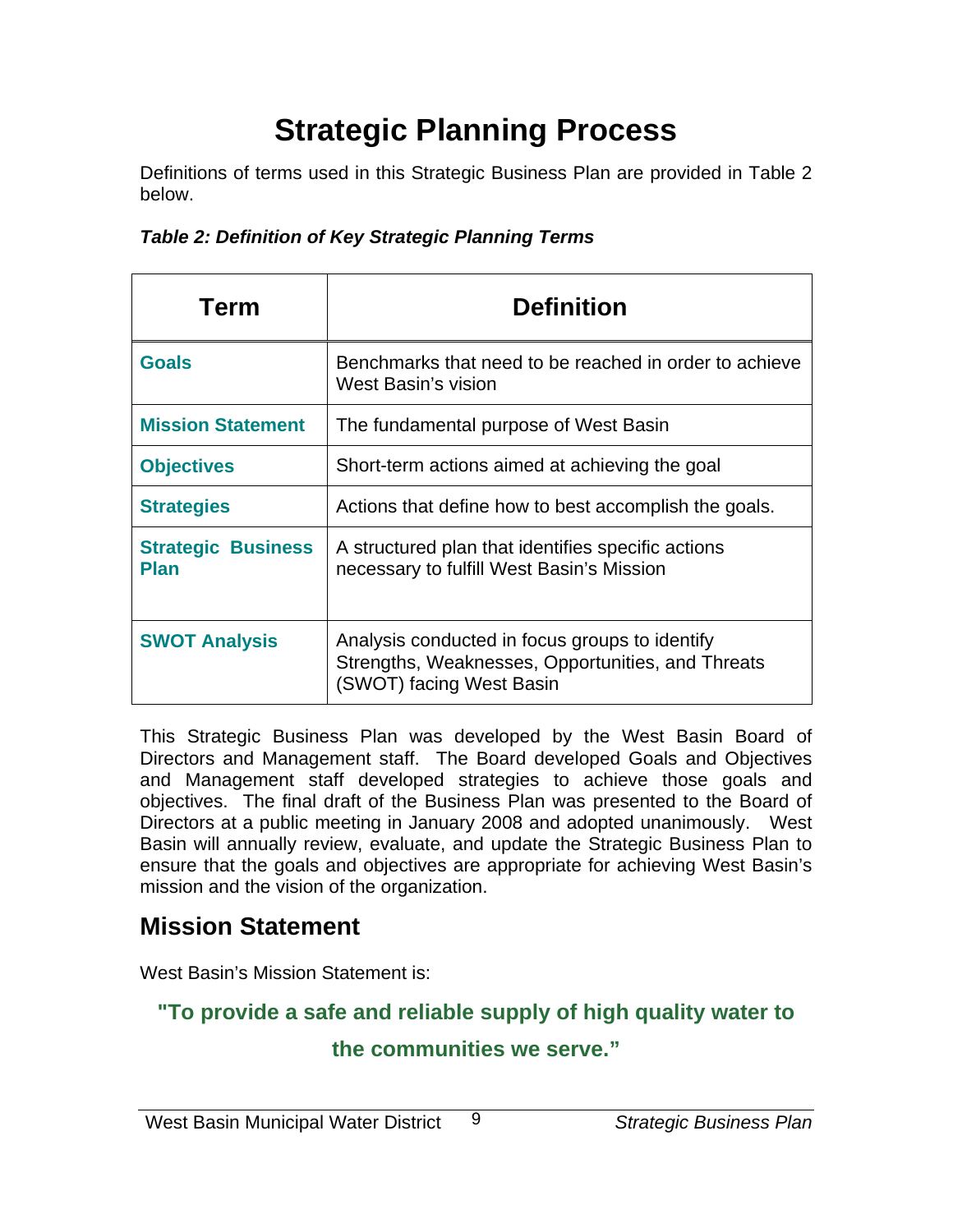# **Organization Strategic Goals, Objectives, and Strategies**

# **Goals**

Strategic Goals were generated in eight areas.



**Reliability –** Maintain a level of local water reliability that supports the **1** regional economy, our community and customer agency needs.



**Workforce –** Develop and maintain a highly-qualified, motivated and notative workforce to accomplish West Basin's goals productive workforce to accomplish West Basin's goals. **2** 



**Water Quality** – Provide high quality water that meets the needs of our customers. **<sup>3</sup>**



**Environment –** Utilize environmentally sustainable and sound business practices in our projects, policies and actions. **<sup>4</sup>**



**Customer/Community Services –** Provide for the needs of our customer agencies and the communities we serve in a way that reflects their needs. **<sup>5</sup>**



**Communications –** Engage in effective two-way communication of West Basin's programs & policies with the customer agencies and communities we serve.



**Infrastructure –** Manage infrastructure to ensure reliability, manage risk, and maximize the useful life of facilities. **<sup>7</sup>**



**Finance –** Manage finances to optimize the public's investment return & 8 minimize risk.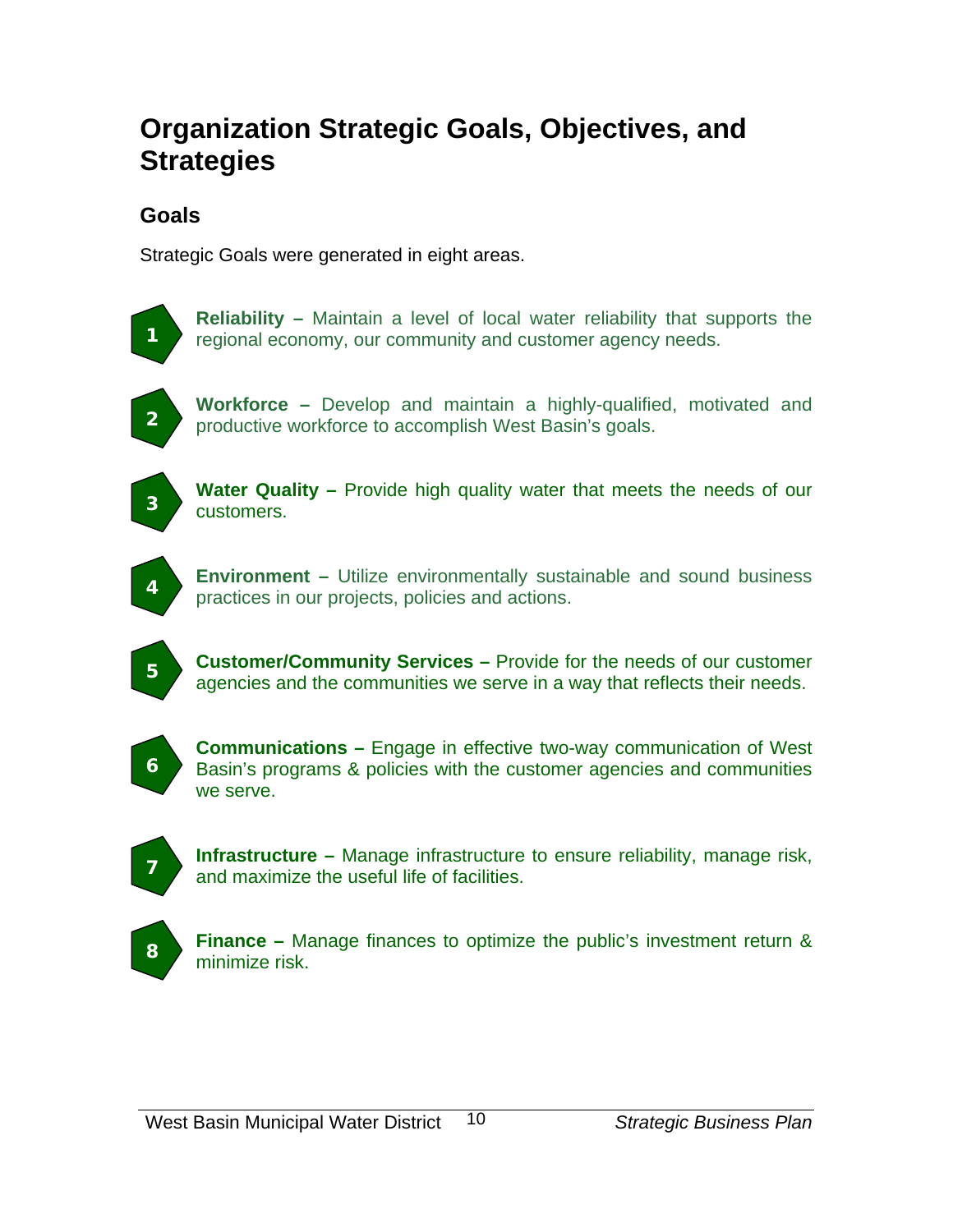The West Basin *Objectives and Strategies* were developed within each of these eight overarching goal areas. All West Basin activities will be directed toward the accomplishment of one or more of these goals.

The following sections of the Strategic Business Plan describe the primary goal for each area and present the associated objectives and strategies. West Basin will periodically evaluate the status of these activities and modify, add, or delete goals, objectives and strategies as appropriate.



**Goal: Reliability –** Maintain a level of local water reliability that supports the regional economy, our community and customer agency needs. **<sup>1</sup>**

#### *Objective 1*

Prepare a water supply strategy that presents different levels of imported water independence and associated costs/water rate implications.

#### **Strategies**

- 1. Develop a Local Resources Strategic Plan that considers several supply scenarios for West Basin. Consider cost of various levels of reliability and impacts to the economy.
- 2. Develop a Water Shortage Allocation Plan for West Basin customer agencies.
- 3. Maintain water supply and demand projections; update and present annually to the board.
- 4. Update Urban Water Management Plan every 5 years.

# *Objective 2*

Increase diversification of West Basin's supply portfolio.

- 1. Implement local water use efficiency initiative that presents a package of ordinances, programs and support for each customer agency.
- 2. Incorporate ocean-water desalination facility into West Basin's water supply portfolio.
- 3. Participate in opportunities for regional development of groundwater storage.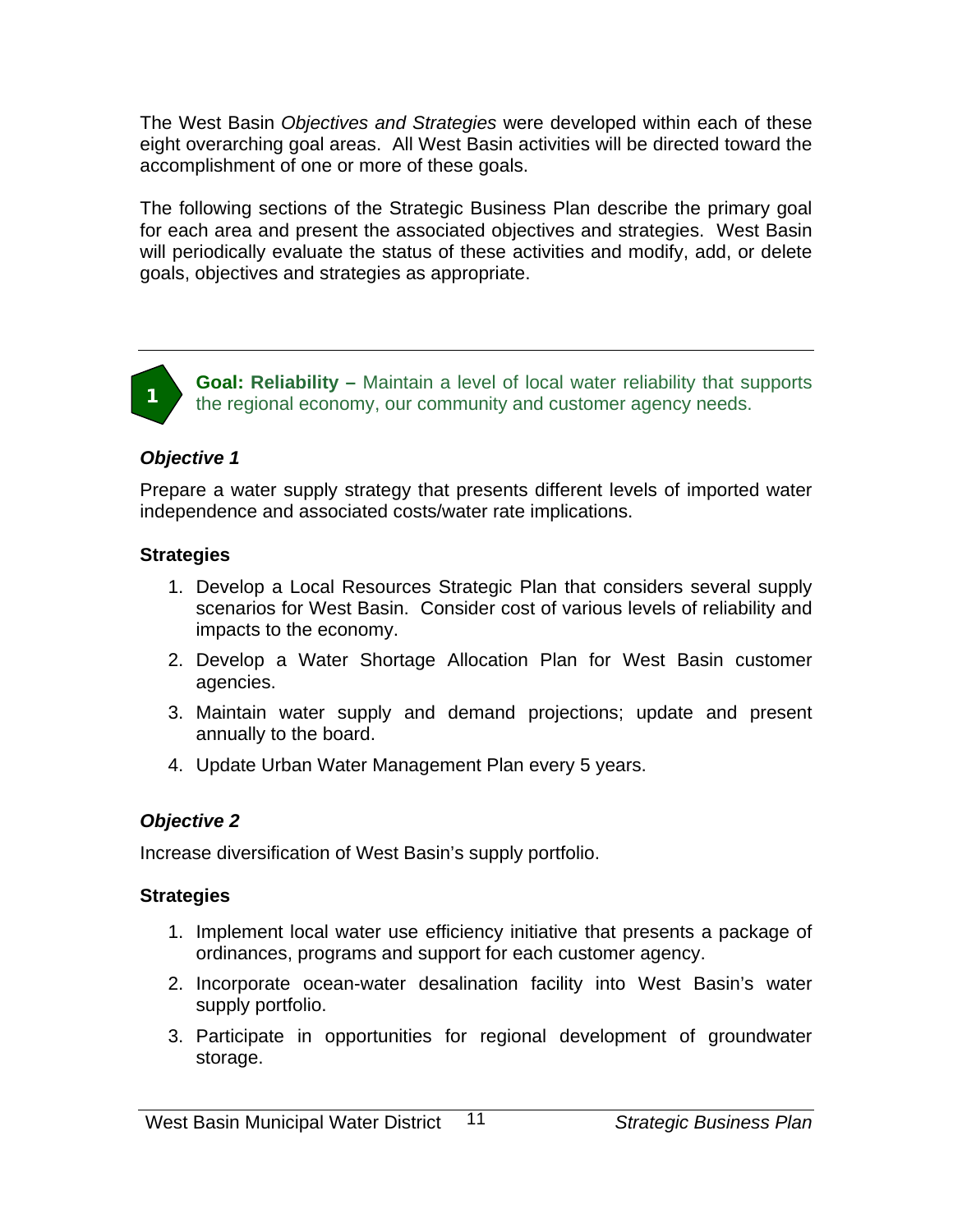- 4. Investigate feasibility of a regional brackish groundwater desalting partnership for the West Coast Basin.
- 5. Expand West Basin's recycling system through partnerships with local agencies both inside and outside of the WB service area.
- 6. Evaluate potential for direct potable reuse.
- 7. Implement West Basin's Conservation Master Plan.
- 8. Pursue fair and practical regulations.



**Goal: Workforce –** Develop and maintain a highly-qualified, motivated and productive workforce to accomplish West Basin's goals.

#### *Objective 1*

Recruit and hire qualified candidates to fill all West Basin positions.

#### **Strategies**

- 1. Utilize effective outreach efforts to attract the most qualified candidates.
- 2. Explore diverse recruitment and hiring.
- 3. Develop annual workforce diversity report.

# *Objective 2*

Manage and reward performance.

- 1. Conduct comprehensive classification studies every three to five years.
- 2. Conduct annual compensation surveys to ensure salaries/benefits are competitive within the labor market.
- 3. Utilize incentive pay plan to promote outstanding performance.
- 4. Review the process for employee development and performance work plans.
- 5. Conduct annual employee performance evaluations.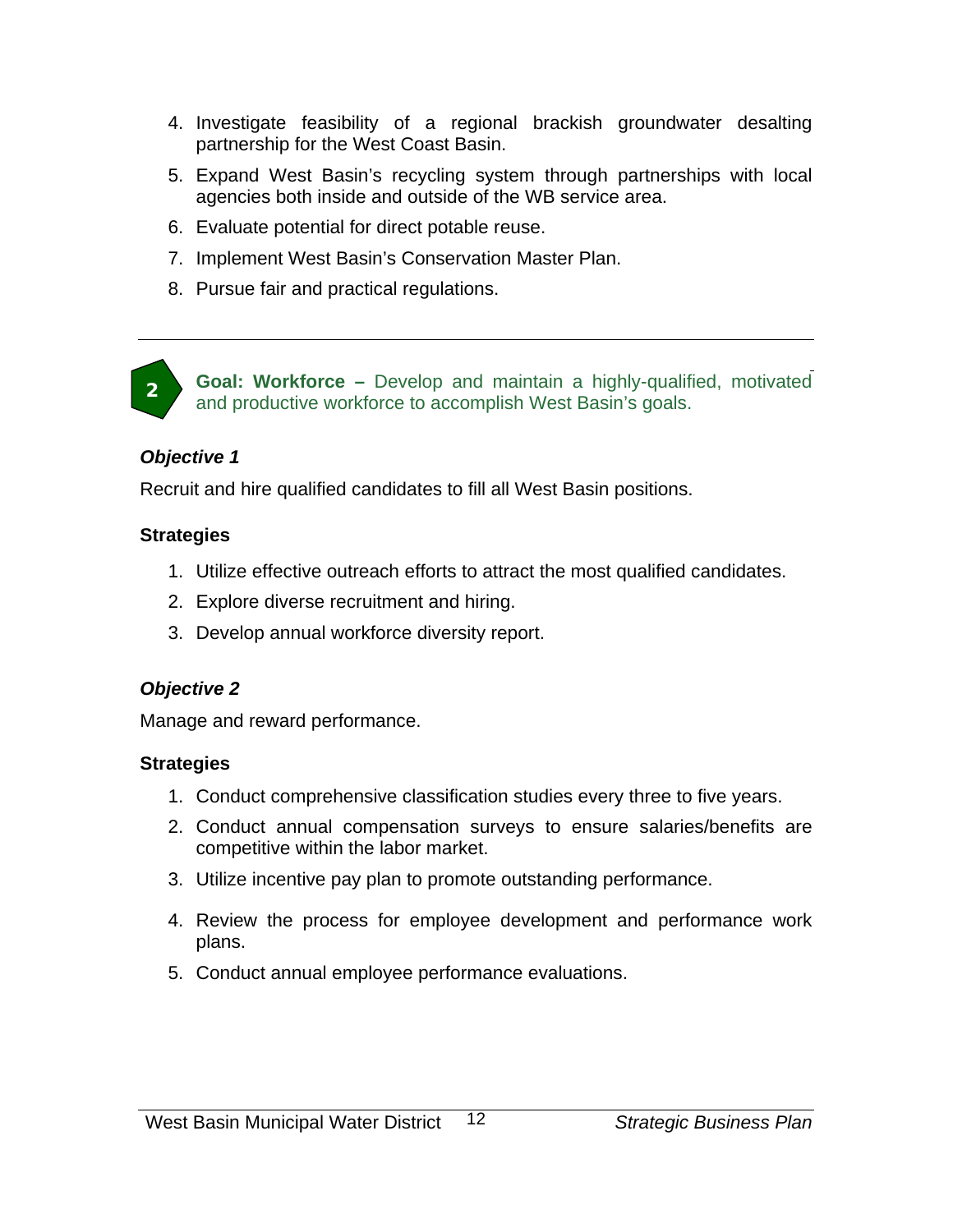Develop a formal plan for workforce retention, training and succession planning.

# **Strategies**

- 1. Review training and development needs and develop training plan.
- 2. Conduct training consistent with the plan.
- 3. Develop West Basin's staffing succession plan.
- 4. Assess effectiveness of current employment policies and practices to retain and motivate staff.
- 5. Assess and document key staff functions and responsibilities to facilitate succession.

# *Objective 4*

Conduct Board evaluation of the General Manager.

# **Strategy**

- 1. Ensure Board develops annual goals and objectives for the General Manager.
- 2. Provide Board members with evaluation forms in May and schedule a meeting for the annual General Manager's performance review.



**Goal: Water Quality –** Provide high quality water that meets the needs of our customers. **<sup>3</sup>**

# *Objective 1*

Maximize customer satisfaction.

# **Strategy**

1. Assess and address customer water quality concerns.

# *Objective 2*

Meet permit and contractual water quality requirements.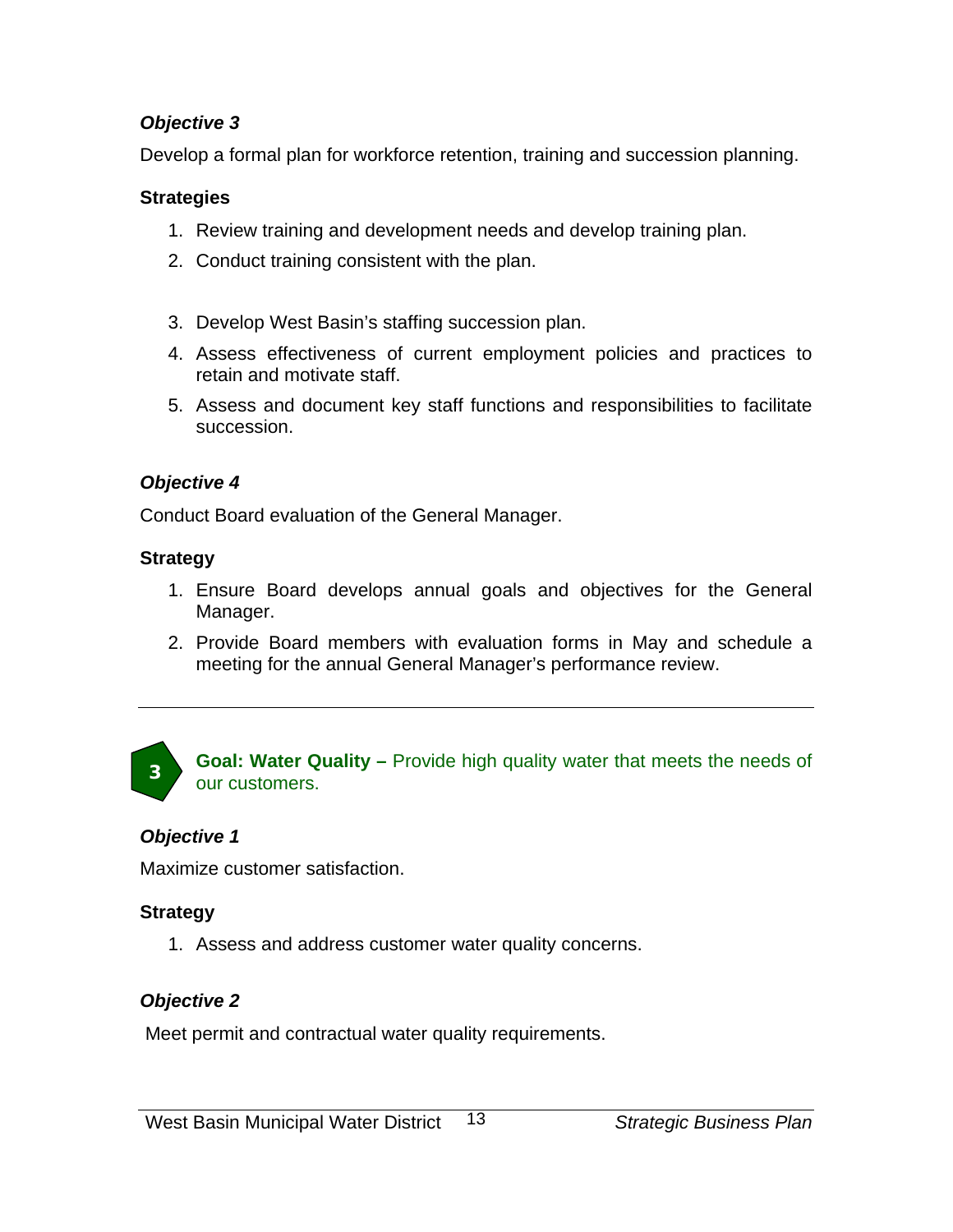#### **Strategies**

- 1. Ensure our monitoring processes are current and properly executed.
- 2. Influence pending or proposed regulatory requirements.



**Goal: Environment –** Utilize environmentally sustainable and sound business practices in our projects, policies and actions.

#### *Objective 1*

Establish a process to ensure social and environmental factors are considered in decision-making.

#### **Strategies**

- 1. Develop an energy management plan for West Basin projects, programs, and facilities.
- 2. Evaluate feasibility of designing new and retrofit facilities to green building standards.
- 3. Examine benefits of life cycle analysis or other decision tools for major projects.

#### *Objective 2*

Continue to gain environmental community support for West Basin programs.

- 1. Enhance West Basin's positive working relationships with the environmental community.
- 2. Communicate West Basin's environmental achievements.
- 3. Look for opportunities to partner with the environmental community on projects.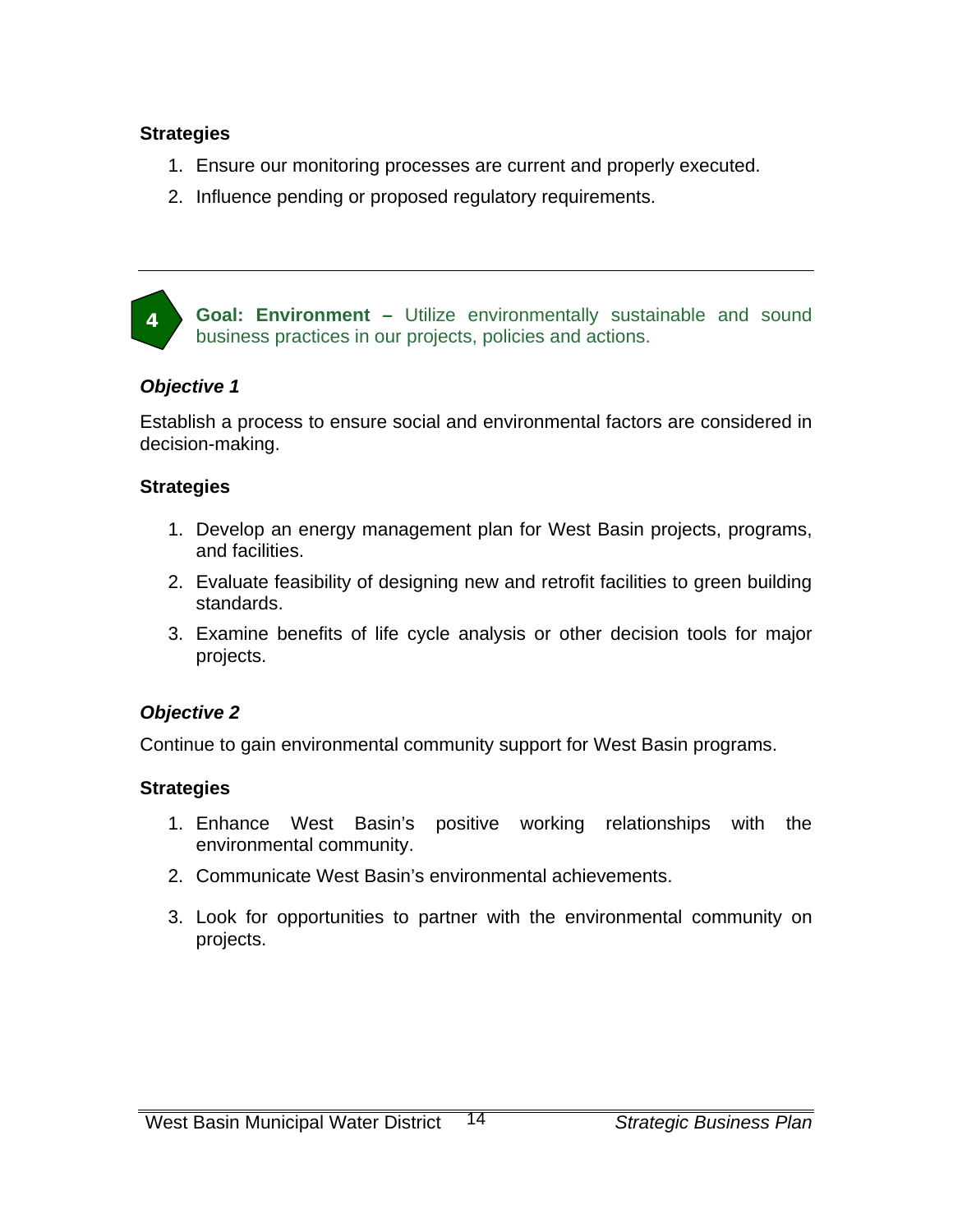**Customer/Community Services –** Provide for the needs of our customer **4 Customer/Community Services** – Provide for the needs of our customer agencies and the communities we serve in a way that reflects their needs.

#### *Objective 1*

Actively engage local businesses in the procurement of services.

#### **Strategy**

1. Evaluate current procurement practices for improved outreach to local businesses.

#### *Objective 2*

Maintain customer high regard and respect.

#### **Strategies**

- 1. Seek and consider customer agency feedback on West Basin board and staff through a formal periodic survey.
- 2. Ensure that West Basin services are provided to the customer agencies and the communities we serve.



**Communications –** Engage in effective two-way communication of West Basin's programs & policies with the customer agencies and communities we serve.

#### *Objective 1*

Support the Board in maintaining a strategic business plan.

#### **Strategy**

1. Conduct an annual board planning session.

#### *Objective 2*

Promote outreach and education programs.

- 1. Identify and increase participation in community events throughout the service area.
- 2. Develop a comprehensive Educational Plan.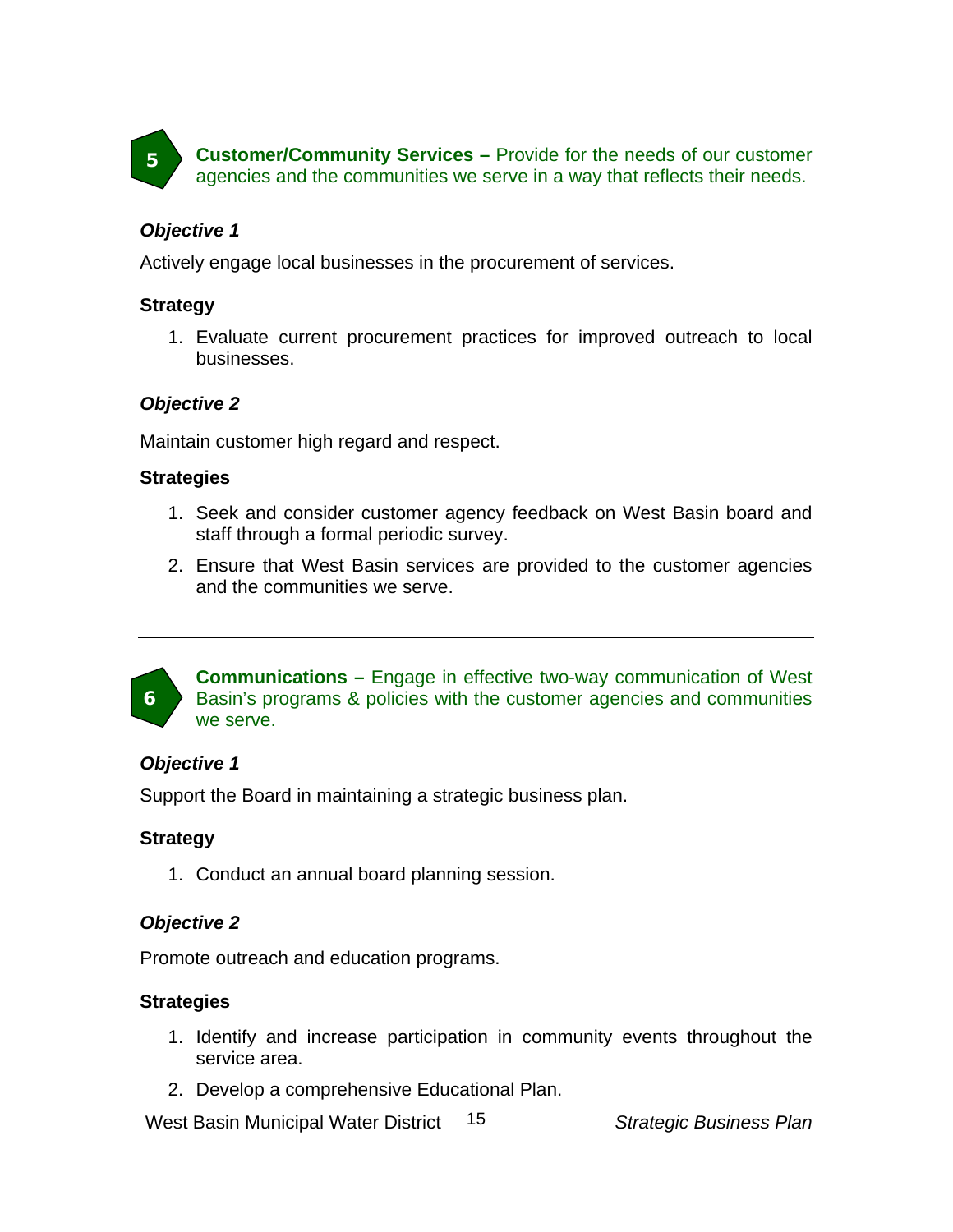Enhance and promote the image of West Basin.

#### **Strategies**

- 1. Understand political/environmental roles and relationships.
- 2. Be proactive in our government affairs activities.
- 3. Maintain and increase communication of West Basin policies and initiatives to achieve our mission.
- 4. Enhance West Basin's brand and implement the Communications Plan.
- 5. Ensure compliance with state policies and West Basin's Code of Conduct.



**Infrastructure –** Manage infrastructure to ensure reliability, manage risk, and maximize the useful life of facilities. **<sup>7</sup>**

#### *Objective 1*

Develop new water infrastructure to ensure regional water supply reliability.

#### **Strategies**

- 1. Update West Basin's Recycled Water Capital Improvement Plan.
- 2. Assess long-term water quality requirements of recycled water treatment and delivery systems.
- 3. Continue to provide effective project management practices to ensure successful infrastructure implementation.
- 4. Identify, develop and/or acquire new infrastructure required to meet reliability goals.

#### *Objective 2*

Develop an Ocean-Water Desalination Program.

- 1. Construct and operate a demonstration-scale ocean-water desalination facility.
- 2. Construct and operate full-scale ocean-water desalination treatment and conveyance facilities.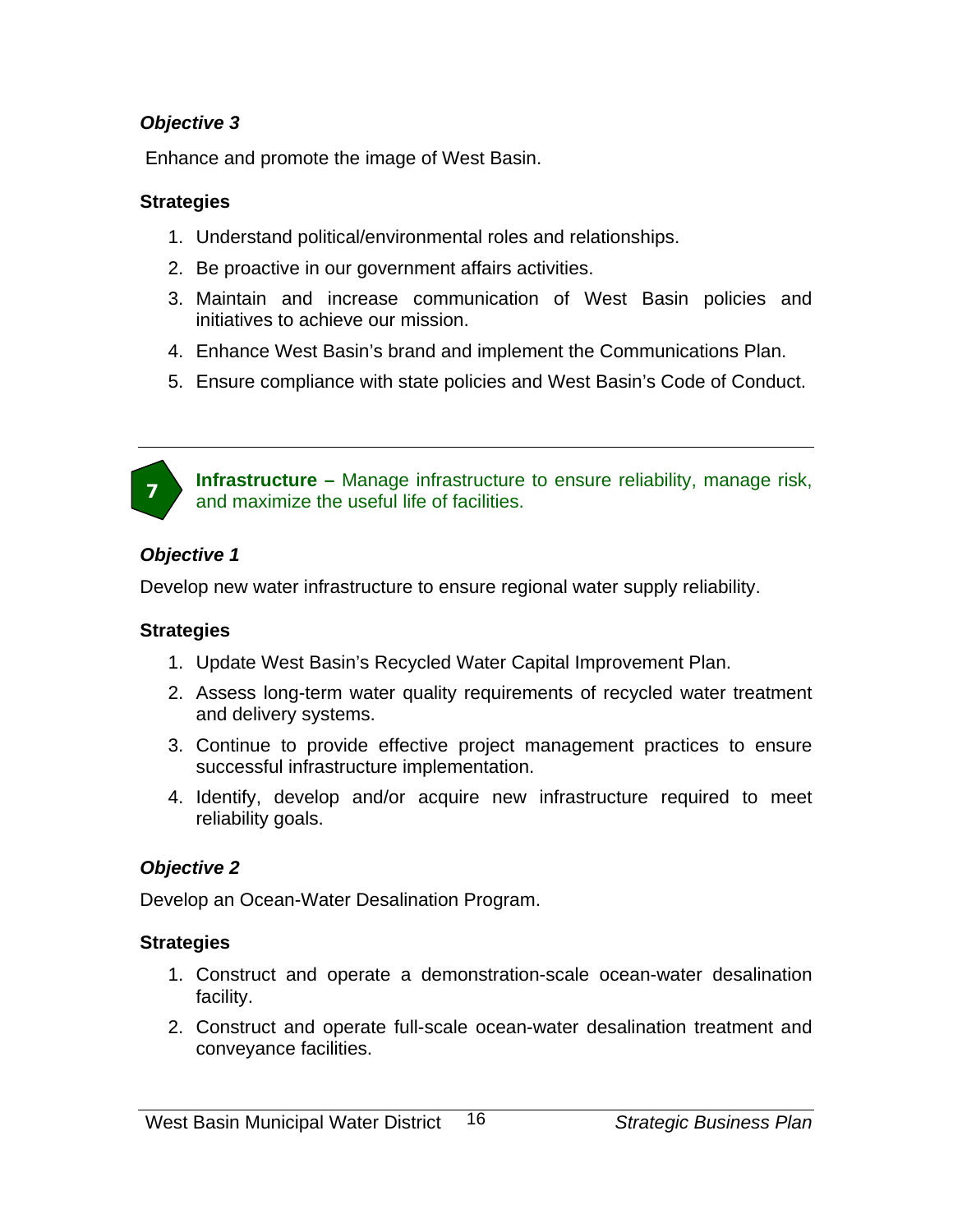Provide effective overall capital facility asset management.

#### **Strategies**

- 1. Develop monitoring, mapping, and maintenance tracking of West Basin's water supply systems.
- 2. Provide ongoing training and supervision of personnel for effective management of West Basin's assets.
- 3. Maximize useful life of existing and future West Basin capital assets.
- 4. Develop a long-term Capital Facilities Repair, Replacement, and Rehabilitation Plan.

# *Objective 4*

Maintain facilities to manage and minimize risk of failure and liability exposure.

# **Strategies**

- 1. Develop facility condition and risk assessment to identify potential system deficiencies and necessary corrective actions.
- 2. Identify and track threats to West Basin's water supply portfolio and objectives.

# *Objective 5*

Pursue collaborations for facility development.

# **Strategy**

1. Partner with other agencies as appropriate.



**Finance –** Manage finances to optimize the public's investment return & 8 minimize risk.

# *Objective 1*

Maintain or improve current bond ratings.

# **Strategies**

1. Periodically meet with interested parties/partners.